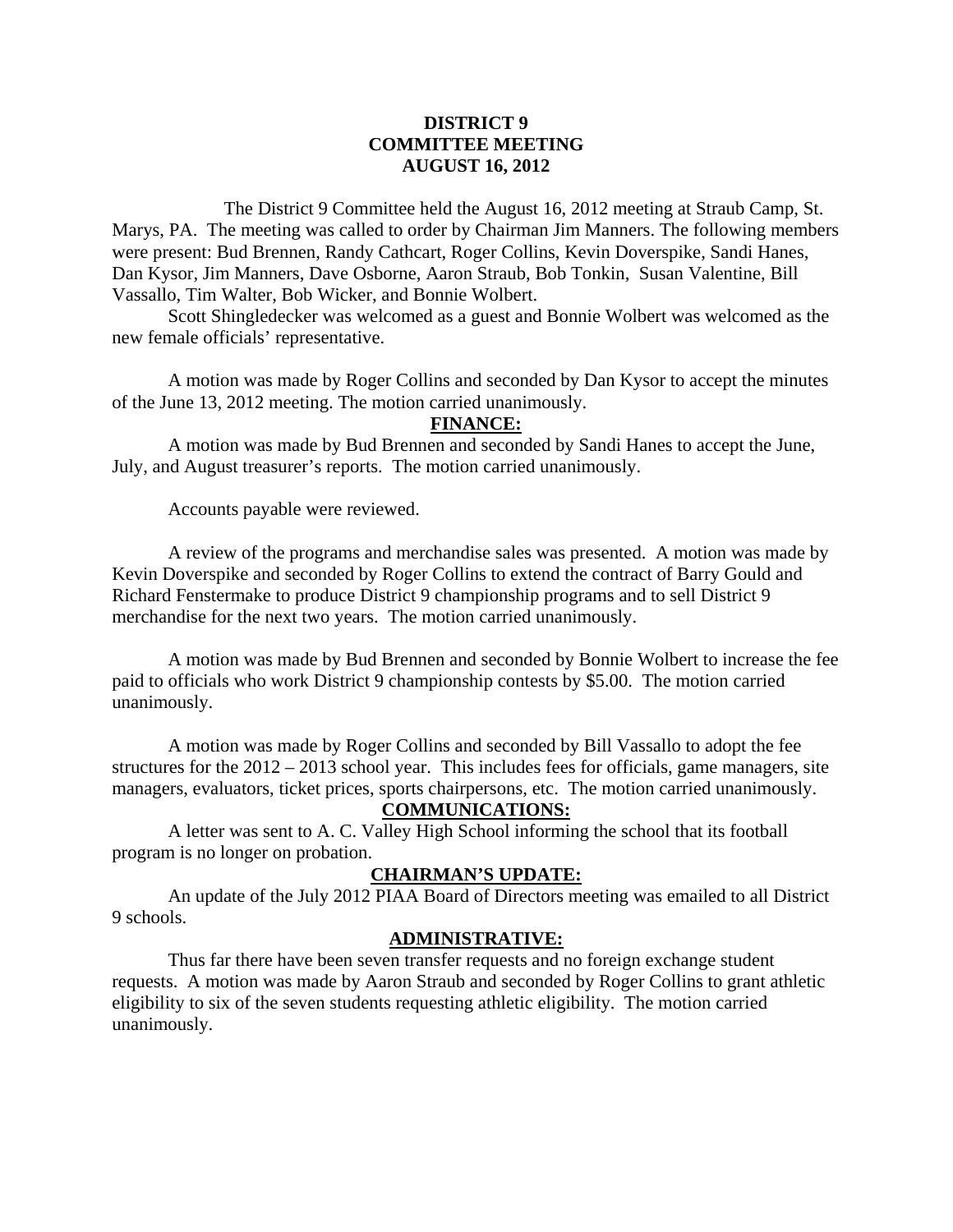A hearing was held on August13, 2012 concerning a transfer request by Dubois Catholic High School. The student in question was a former student at Dubois Area High School. The request for athletic eligibility was denied by an eight to zero vote.

The PIAA Board of Directors is considering adopting a policy dealing with contests where unsportsmanlike conduct (fights, bench clearing brawls, etc.) that threatens continuation of the contest. The policy stems from the inter-district baseball game between Bell-Vernon High School and Punxsutawney Area High School.

Legislative bills dealing with cardiac arrest and gender equality were not proposed or sponsored by the PIAA.

A current list of all District 9 schools that are part of a cooperative sports agreement will be obtained from the PIAA.

Districts 4 and 9 "AAA" individual wrestling tournament will be held in District 9 for a two year period. A motion was made by Randy Cathcart and seconded by Sandi Hanes to permit some District 4 wrestling officials to officiate the tournament. The motion carried unanimously.

The schools eligible for the District 9 and PIAA Sportsmanship Award were discussed. A motion was made by Randy Cathcart and seconded by Dave Osborne to select Cranberry Area High School, Smethport Area High School, and Curwensville Area High School as the winners of the 2011 – 2012 Sportsmanship Awards. The motion carried unanimously.

A report concerning a violation of the baseball pitching rule was presented by Aaron Straub, Athletic Director at Elk County Catholic High School. After much discussion, a motion was made by Bob Wicker and seconded by Susan Valentine. Elk County Catholic must notify the District 9 schools they played and the schools played in the PIAA Baseball Tournament that Elk County Catholic is forfeiting games played after an ineligible player participated. They must submit an action plan to the district committee to prevent the occurrence of a similar violation including written reports tracking the pitching rule for each game played next season, they must publicly announce to the media the forfeiture of games at the district and inter-district levels, and report to the district committee at the September meeting that the school is complying with the requests. The motion carried with one abstention (Aaron Straub).

The PIAA has named Mark Byers as the Chief Operating Officer and Pat Gearhart as a new director in charge of officials.

The role of officials evaluators was discussed. District 9 committee is seeking greater information from the PIAA and other districts for the September meeting.

A motion was made by Susan Valentine and seconded by Sandi Hanes to accept the appointments to the District 9 subcommittees. The motion carried unanimously.

#### **ADMINISTRATIVE COMMITTEES**

**AUDIT:**